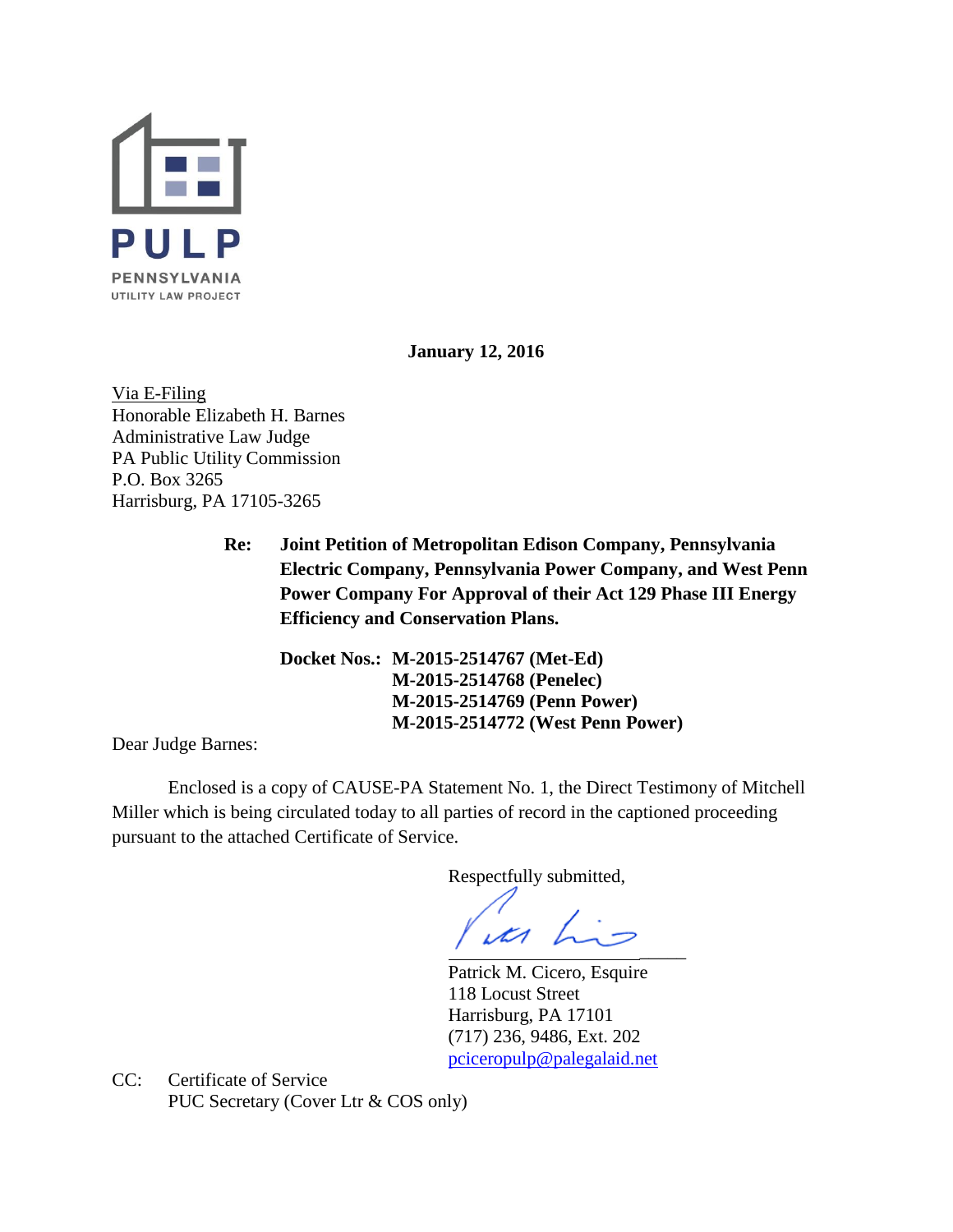# **BEFORE THE PENNSYLVANIA PUBLIC UTILITY COMMISSION**

| Petition of Metropolitan Edison Company,       |                |
|------------------------------------------------|----------------|
| Pennsylvania Electric Company, Pennsylvania    | M-2015-2514767 |
| Power Company and West Penn Power Company      | M-2015-2514768 |
| For Approval of their Act 129 Phase III Energy | M-2015-2514769 |
| <b>Efficiency and Conservation Plan</b>        | M-2015-2514772 |

## **CERTIFICATE OF SERVICE**

I hereby certify that I have this day served copies of the CAUSE-PA Statement No. 1, the Direct Testimony of Mitchell Miller as set forth below in accordance with the requirements of 52 Pa. Code § 1.54 (relating to service by a party).

### **VIA EMAIL and FIRST CLASS MAIL**

#### **Honorable Elizabeth H. Barnes**

Administrative Law Judge PA Public Utility Commission P.O. Box 3265 Harrisburg, PA 17105-3265 [ebarnes@pa.gov](mailto:ebarnes@pa.gov)

#### **Kathy J. Kolich, Esq**.

Kolich & Associates LLC 1521 Hightower Drive Uniontown, OH 44685 [kjklaw@yahoo.com](mailto:kjklaw@yahoo.com)

## **John L. Munsch, Esq.**

First Energy Corporation 800 Cabin Hill Drive Greensburg, PA 15601 [jmunsch@firstenergycorp.com](mailto:jmunsch@firstenergycorp.com)

**Christy M. Appleby, Esq. Daryl Lawrence, Esq.** Office of Consumer Advocate 555 Walnut Street, 5<sup>th</sup> Floor, Forum Place Harrisburg, PA 17101-1923 [cappleby@paoca.org](mailto:cappleby@paoca.org) [dlawrence@paoca.org](mailto:dlawrence@paoca.org)

**Elizabeth R. Triscari, Esquire** Office of Small Business Advocate 300 N. 2nd Street – Suite 202 Harrisburg, PA 17101 [etriscari@pa.gov](mailto:etriscari@pa.gov)

## **Thomas J. Sniscak, Esq. William E. Lehman, Esq.**

Hawke McKeon &Sniscak LLP 100 North Tenth Street Harrisburg, PA 17101 [tjsniscak@hmslegal.com](mailto:tjsniscak@hmslegal.com) [welehman@hmslegal.com](mailto:welehman@hmslegal.com)